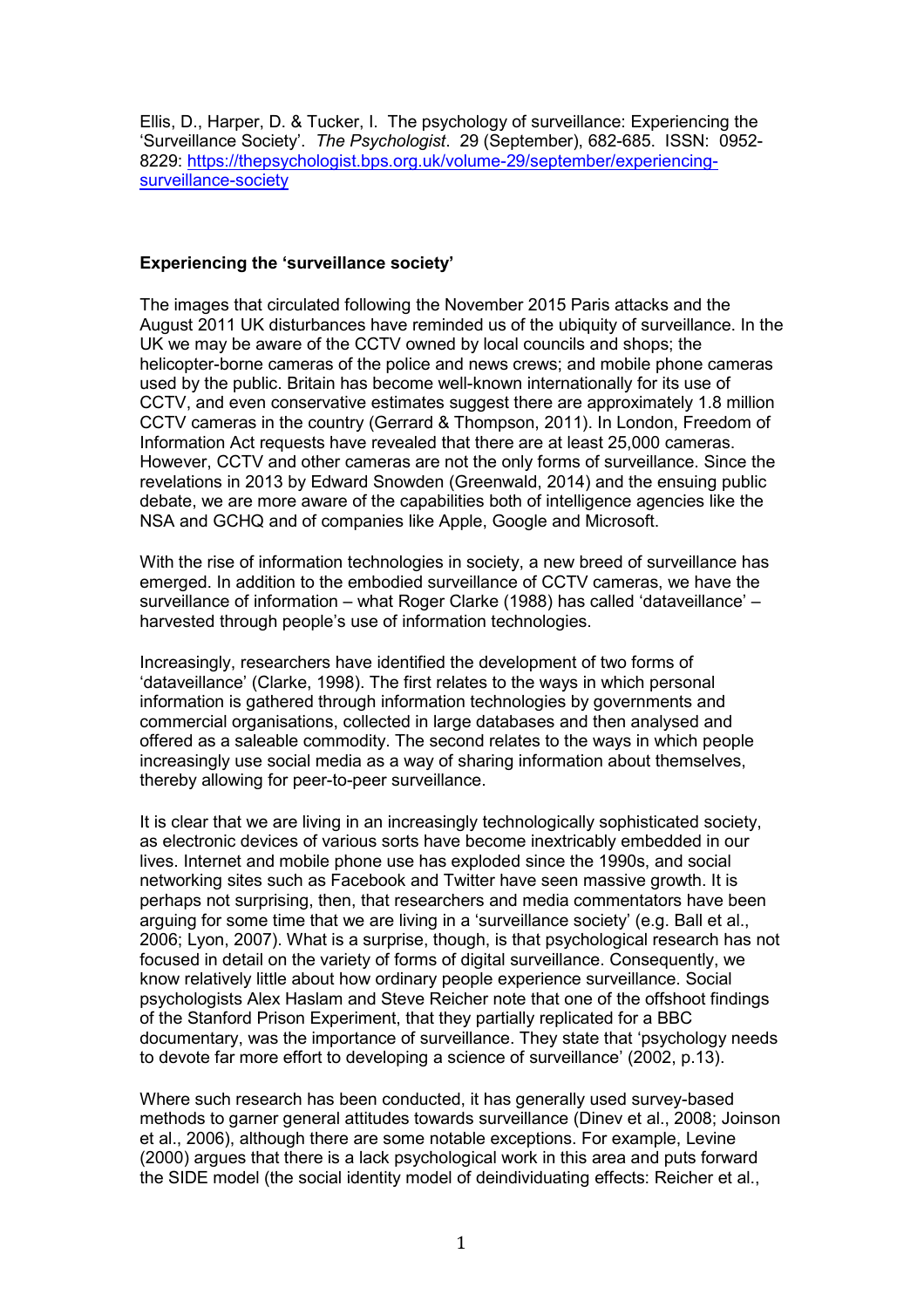1995) to facilitate insights into CCTV use and its effects. He states that 'the transformation of public space through constant visual surveillance' has 'psychological implications' (Levine, 2000, p.164). More recently, O'Donnell et al. (2010a, 2010b) have empirically investigated the role of identity in perceptions of surveillance, finding that surveillance is understood as more acceptable when it derives from a group or a leader with whom one shares an identity. The same group challenged the common conception that people work more productively when monitored . Although high surveillance led to higher productivity on a task, the actual quality of the work suffered (O'Donnell et al., 2013) (see box, p.684).

### **Theorising surveillance**

In contrast to the relative silence within psychology, the interdisciplinary field of surveillance studies has grown apace over the last 20 years, drawing on sociology, media studies, computer science, security studies, criminology and the hacking community (Lyon, 2007). Early in the history of surveillance studies the dominant theoretical approach drew heavily on Foucault's (1979) conceptual examination of the 'panopticon', Jeremy Bentham's design for a building enabling maximum surveillance (a design apparently influencing the designs of many public buildings, especially prisons). Here, surveillance of the person was intimately connected with issues of power. Some combined this notion with popular notions of totalitarian state surveillance following George Orwell's 1984 (which itself owed a lot to Yevgeny Zamyatin's We, published in 1921 and which Orwell had reviewed for Tribune in 1946).

This approach led some to focus on surveillance as inherently repressive, although Foucault's point was actually more subtle – the panopticon was designed so that residents never knew when they were being observed, and so had to regulate themselves. However, over time, as more and more people have willingly given information about themselves online and to companies like Google, it is clear that not only is a wider range of actors involved, but also our relationship with surveillance technologies is a nuanced one. Following the work of Gilles Deleuze and Félix Guattari, Haggerty and Ericson (2000) have conceptualised surveillance as an 'assemblage' – in other words, a complex web of heterogeneous but interconnected elements, including people, technologies, institutions, and so on (see also Harper et al., 2014). Surveillance is not seen as a stable entity but rather as multiple, relational and shifting over time.

However, although people are part of this assemblage, much of the surveillance studies literature focuses on the technology of surveillance and on the surveillers rather than the surveilled. One of the ways that psychologists can contribute to this area is a concern with how ordinary people experience surveillance. How do they orient to, construct and respond to visual surveillance and the widespread collection of personal information? How has the technological revolution – and its embedded surveillance capabilities – affected the way we view ourselves and the society in which we live? The August 2011 disturbances, for example, showed that many of those captured in images were 'surveillance-aware' and had their faces covered or obscured in some way.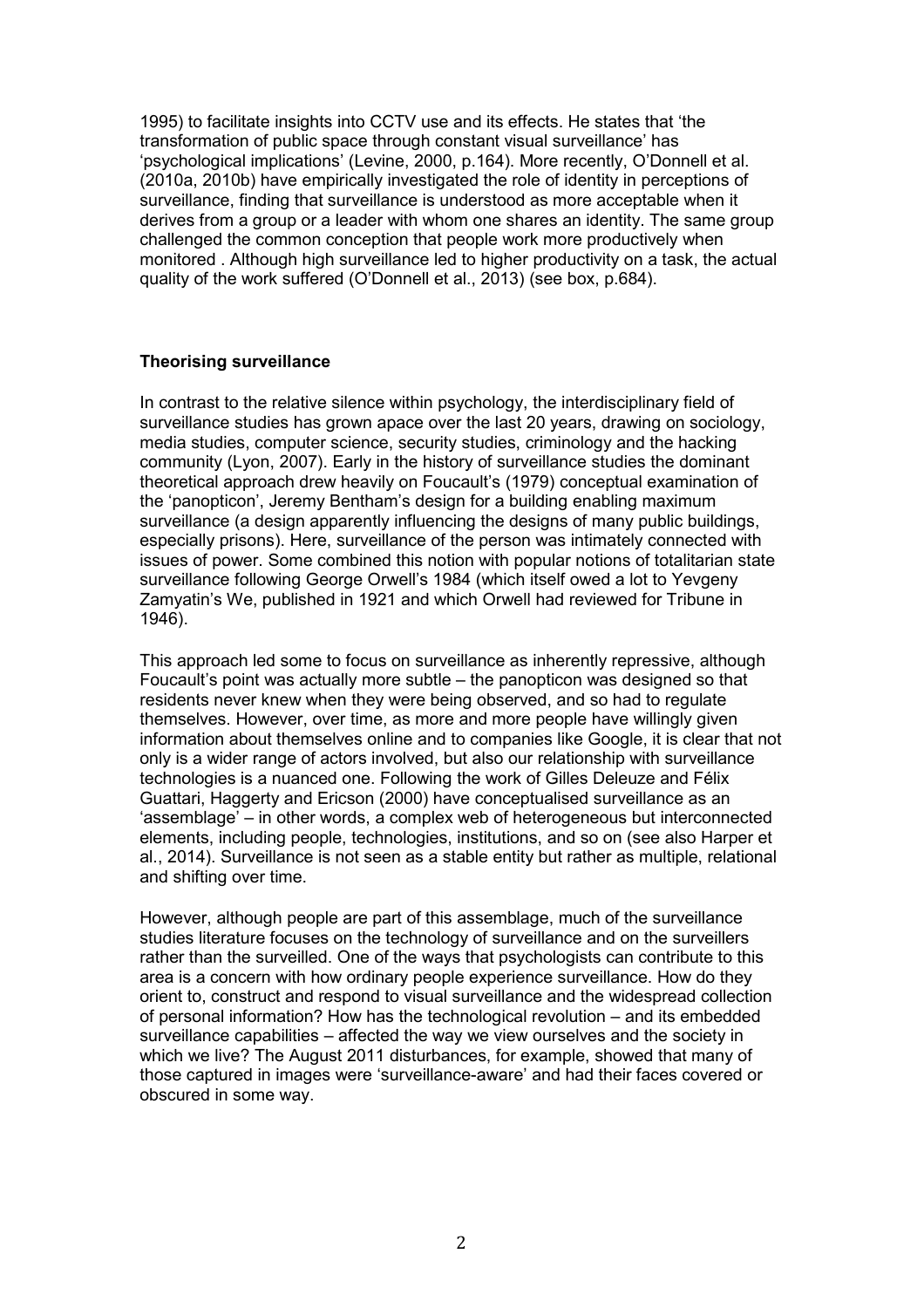# **Dataveillance**

On social networking sites such as Facebook, people disclose all kinds of personal data – photos of themselves, friends and family, updates on their location, information about their behaviour and activity. All this data is potentially visible to others; whilst people may be aware of privacy issues in terms of what other Facebook users can see of their data, they are often not so aware of how Facebook itself collects and stores information about its users, with the aim of using it to attract advertising. An online search engine like Google operates on a model of collecting the searches of people and collating them into mass databases, which it can use to attract advertisers. This model's success means Google is now worth over \$500 billion – as internet security commentator Bruce Schneier puts it, 'surveillance is the business model of the internet' (2015, p.49). An exchange takes place: people are able to use dataveillance technologies, but they have to disclose personal information (which can be recorded, stored and used).

This exchange presents new challenges to notions of privacy and identity. Our thoughts, feelings and desires – as represented in our search histories – are now recorded in the databases of huge technology companies. People risk becoming commodified, through their personal information. In social psychological terms, we could say that with the incessant rise in the prominence of information technologies in everyday life, people are increasingly defined by information as well as biology.

It is also notable that much of this dataveillance takes place in 'private' spaces (e.g. the home). The spread of surveillance across public and private space presents the potential for people's sense of self and identity to be shaped by surveillance. People can also engage in 'participatory surveillance' (Albrechtslund, 2008) through watching each other (e.g. via social media). Moreover, media technologies are facilitating 'bottom-up' surveillance, which Mathiesen (1997) terms 'synopticism'. Here the powerful too are subject to surveillance (as with the inadvertent recording of then Prime Minister Gordon Brown in the 2010 UK general election 'Bigotgate' episode). Surveillance is no longer conducted solely in an Orwellian manner, where the citizens of the state fall under the powerful gaze of the ruling elites. Rather it is becoming more complex and fluid, operating at many levels, subject to control and initiation by many different actors, from large organisations and government departments to people tracking themselves and others through social media.

# **Towards a psychology of surveillance**

Psychological research has recently come to focus on people's knowledge and experience of surveillance. Some distinct themes have emerged that capture some of the complexity and variability of our understanding and engagement with surveillance technologies.

Three dominant constructions appear to be culturally available in public discourse about surveillance [\(Harper, 2011\)](http://tinyurl.com/zjbs53v): a narrative of suspicion (that we are all now paranoid because of the rise in CCTV); a narrative of indifference, or more pejoratively, complacency (e.g. that we are 'sleepwalking into a surveillance society'); and, finally, a narrative involving the balancing or trading of competing imperatives (privacy, security, convenience, etc.). Our analysis of interviews with 31 people from London and the South East suggested that the suspicious and indifferent constructions were deployed throughout the interviews but the 'balancing'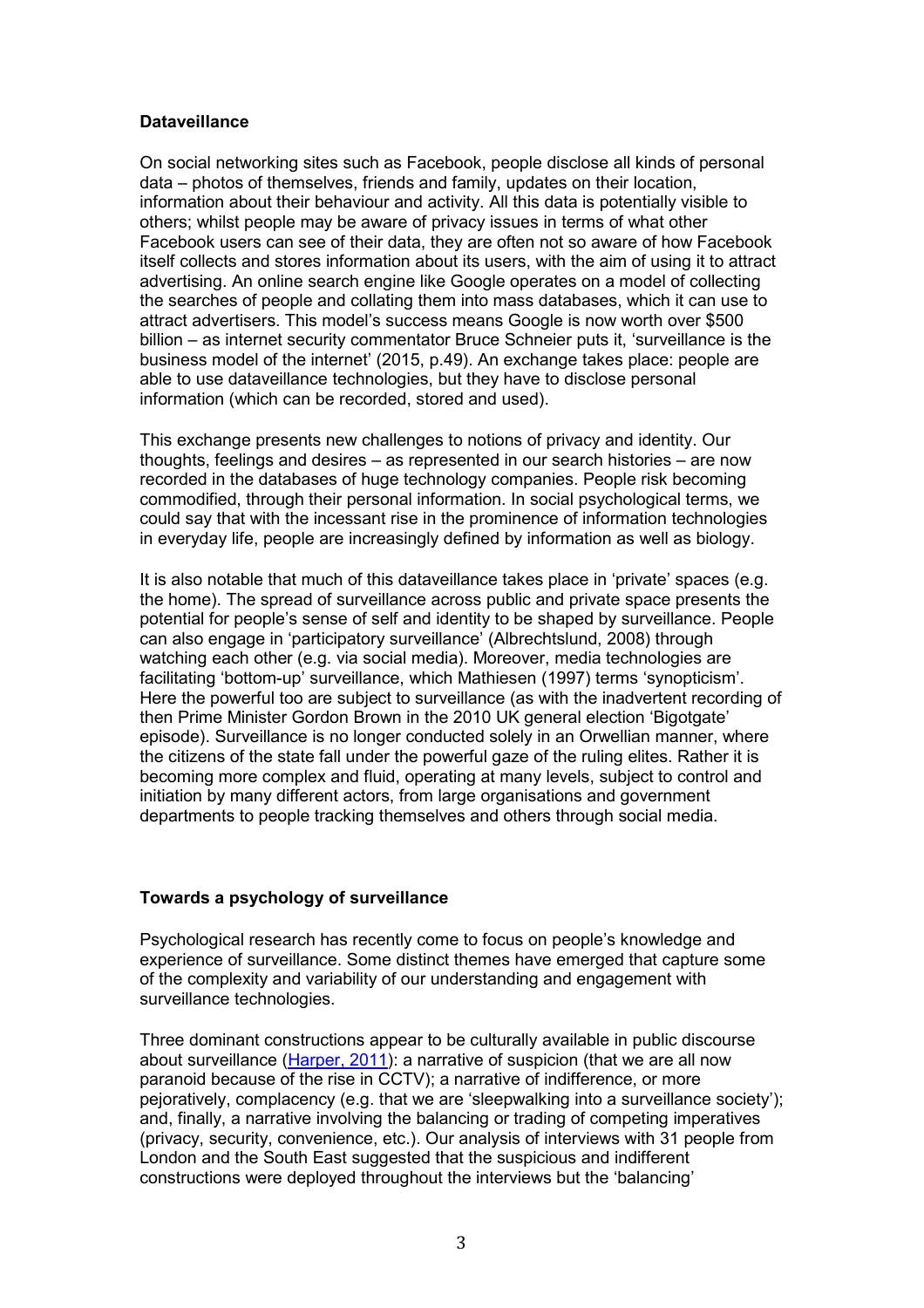construction less so, at least explicitly. However, what was interesting was that different formulations were drawn upon at different times, partly because of the different contexts of surveillance and partly because of the interactional context of the interviews themselves. It is this fluidity that quantitative surveys miss because they are oriented to identifying an 'average' attitude across situations. The quite complex and ambivalent responses to surveillance we reported could not be easily categorised as pro- or anti-surveillance. Rather, people appeared to construct their options for action as limited, given the ubiquity of data-gathering when using the internet. Perhaps this partly explains why, apart from the debate over ID cards, there has been little political traction in the UK for a rolling back of surveillance.

A relationship between surveillance and emotion has been identified as core to everyday experiences of surveillance (Ellis et al., 2013). The continued expansion of the surveillance society leads to the development of new social norms where the expectation that one is being surveilled becomes normalised. Surveillance is everpresent and yet absent (unnoticed), material (embodied through the CCTV camera) and yet ethereal (the CCTV operator is not visible), geographical (located in a particular time and space) yet trans-geographical (transmitted to other times and spaces). Thus the thoughts and feelings that emerge as a consequence of living in a highly surveilled society can be equally complex and ambiguous; for example, simultaneously producing multiple forms of spatialised affects – what Anderson (2009) has called 'affective atmospheres' – such as affects related to security (notions of safety) and insecurity (invasions of privacy).

These findings relate to cultural geographical research in which experiences of surveillance are framed as laden with ambiguity and ambivalence, often appearing vague, imprecise and incoherent. These experiences are difficult for individuals to interpret and articulate (Koskela, 2000). Because of its overbearing normalisation, complexity and clandestine character, individuals see surveillance as a complex, normalised backdrop to everyday life. They may see it as having minimal effect on them: 'I have done nothing wrong, nothing can be done about it, so why bother about it?' (Ellis et al., 2013).

However, for some people there is a sense of compulsion over surveillance through digital technologies. They may report feeling a pressure to use online technologies in order to avoid feeling 'left out' of society, and potentially being positioned as oldfashioned (Tucker et al., 2012). One conclusion we reached was that, despite proactively engaging with a range of information technologies, many people did not comprehend the extent of surveillance made possible by these technologies. This is even more the case given the rapid pace of technological change so that people need to regularly update their knowledge (e.g. of new technological capabilities). As a result, there is a need to study how these changes reshape people's everyday psychological experiences (Tucker, 2013).

### **Discussion**

Recent psychological research has laid some of the groundwork for understanding the complex and multiple relationships people have with surveillance technologies, but so many questions remain. A number of the studies cited in this article focused on London, a highly surveilled city. It would be worth looking at other UK urban and rural areas. Cross-cultural studies, particularly with cities in developing countries,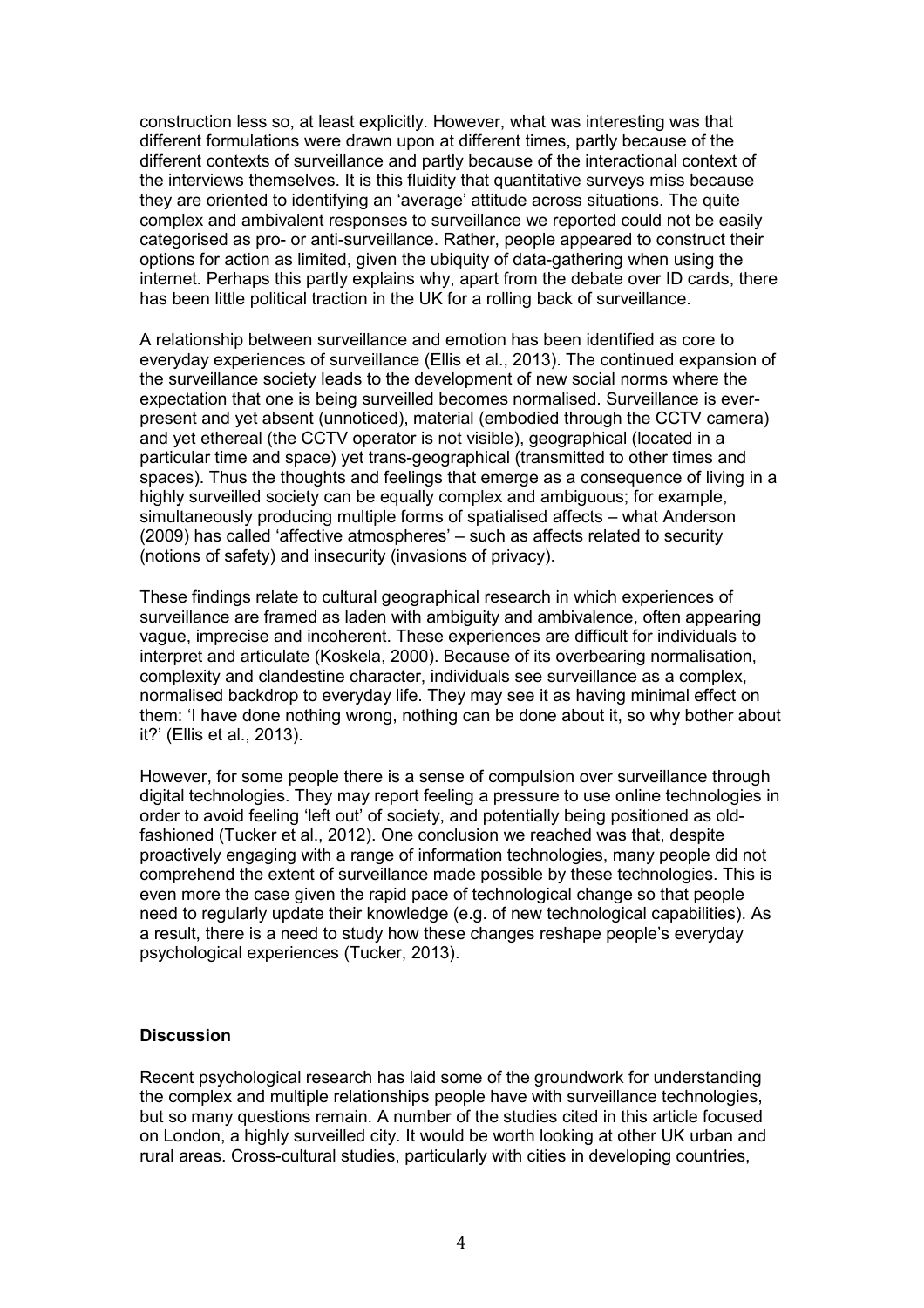would inform us about the psychological effects of the technologisation of developed countries.

Perhaps most importantly, we need to investigate whether responses to visual surveillance (e.g. CCTV) correlate with responses towards forms of dataveillance. The CCTV camera has become an iconic signifier of the gaze of 'others', but how will people respond to surveillance activity that is increasingly organised and enacted by complex software algorithms? How might social media enable new modes of subjectivity in relation to performing oneself online? Surveillance, in its many different configurations (see boxes) is increasing throughout modern society; psychological researchers need to engage in more interdisciplinary work to address its influence on the shaping of individual and social life.

### **Box: Surveillance in the workplace**

Surveillance in the workplace has risen significantly in recent times, catalysed by an increase in the role of electronic media (email, social media). Psychological research has featured as part of a range of studies into the impact of surveillance in occupational settings (see Ball, 2010, for a useful summary).

Research undertaken prior to large-scale use of the new forms of digital media has focused on issues such as task design and supervisory style, finding for example that workplace monitoring that was regular and intermittent was reported as less stressful than constant surveillance (Larson & Callahan, 1990). Also, being monitored as part of a group, rather than individually, is seen as less stressful (Brewer & Ridgeway, 1998). This has led to guidance stating that workplace surveillance practices need to be supplemented by feedback and coaching, so that employees understand what monitoring processes exist and how to respond to them (Amick & Smith, 1992).

Recent psychological studies have addressed issues of compliance with, and resistance to, workplace monitoring and surveillance technologies, such as computer activity including email, websites visited, keystrokes, and even screen shot capture (Spitzmuller & Stanton, 2006). Research has focused on behavioural intention, which has been found to be shaped by organisational factors (commitment and identification) as well as attitudes (Spitzmuller & Stanton, 2006). Such work has relied primarily on attitude and survey data.

The importance of addressing the psychological impact of workplace surveillance was shown recently by the European Court of Human Rights January 2016 ruling in the Bărbulescu v. Romania case that personal use of the internet at the workplace is not necessarily protected under Article 8 (the right to respect for private and family life) of the European Convention on Human Rights.

# **Box: Youth drinking cultures and social media**

Making oneself visible to peers through social media brings many benefits for young adults in constructing their identities, but it also means exposing oneself to the commodifying practices of commercial organisations. Lyons et al. (2015) reported that young adults in New Zealand focus primarily on the ongoing social relations revolving round drinking practices, rather than the possibilities for commercial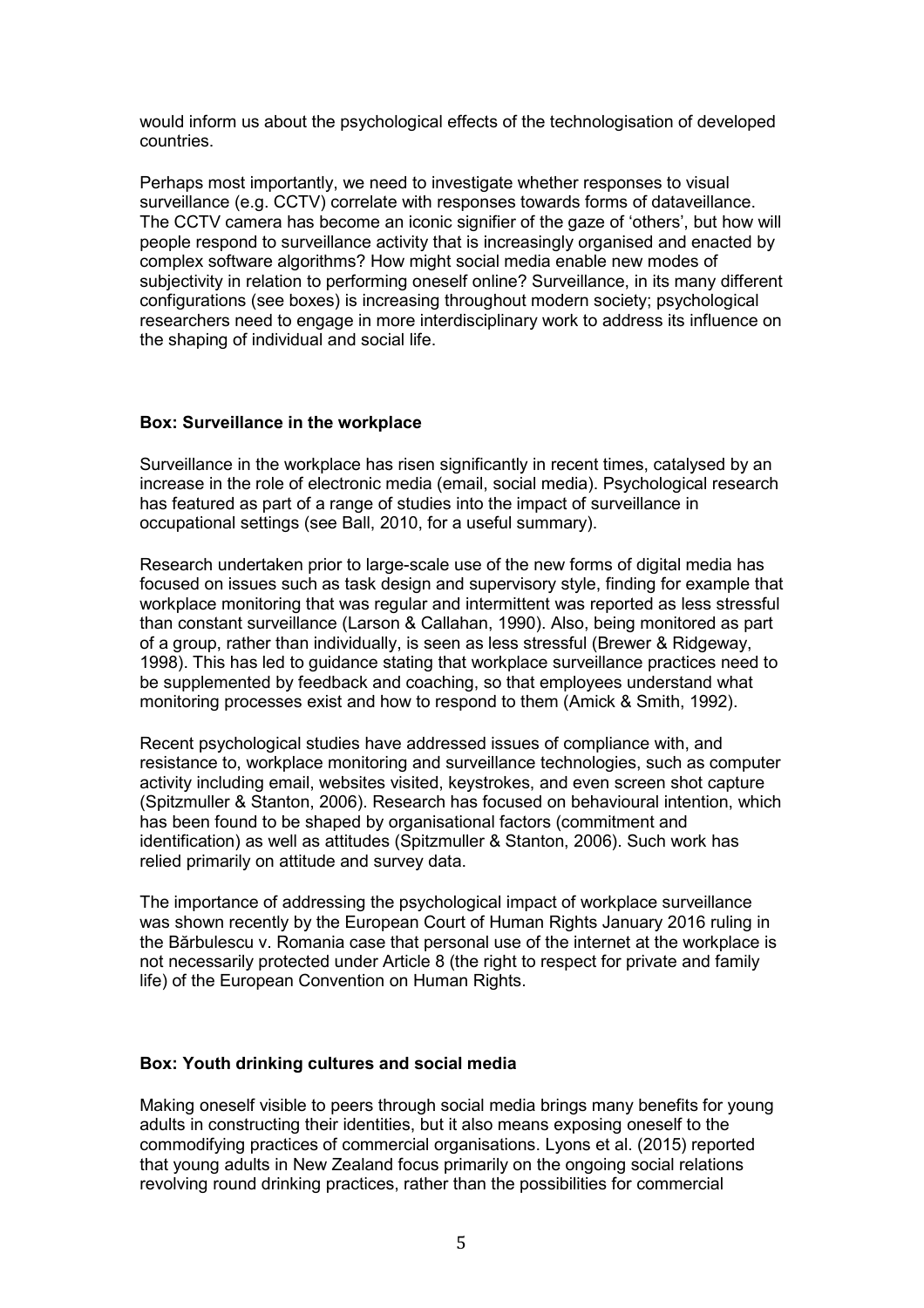surveillance that their behaviour enables. Indeed the visibility that social media affords is key to the existence of networks of drinking culture, as the posting of photos and comments in between events maintains social relations. Moreover, 'reliving' drunk nights through posting photos or videos online is seen as a positive beneficial practice in its own right.

However, the researchers also found that an awareness of the potential for surveillance in young people can emerge in relation to drinking cultures, with females, in particular, wary of being photographed in drunk states or with alcoholic drinks, for fear of such photos being posted on social media (primarily Facebook). As Tonks (2012) discovered, 'these photos are no longer confined only to friends' Facebook pages' as commercial photographers like Snapstar Live [www.facebook.com/SnapStarLive](http://www.facebook.com/SnapStarLive) and<https://vimeo.com/snapstarlive> 'photograph people out clubbing at different bars' and upload the photos onto an external website where 'Facebook users can tag themselves to connect the photos to their own profile' (p.91).

#### **References**

Albrechtslund, A. (2008). [Online social networking as participatory surveillance.](http://firstmonday.org/article/view/2142/1949) First Monday, 13(3).

Amick, B.C. & Smith. M.J. (1992). Stress, computer-based work monitoring and measurement systems. Applied Ergonomics 23, 6–16.

Anderson, B. (2009). Affective atmospheres. Emotion, Space and Society, 2(2), 77– 81.

Ball, K. (2010). Workplace surveillance: An overview. Labor History, 51(1), 87–106.

Ball, K., Lyon, D., Murakami Wood, D. et al. (2006). A report on the Surveillance Society. Wilmslow: Office of the Information Commissioner/ Surveillance Studies Network.

Brewer, N. & Ridgeway, T. (1998). Effects of supervisory monitoring on productivity and quality of performance. Journal of Experimental Psychology: Applied, 4, 211– 227

Clarke, R. (1988). Information technology and dataveillance. Communication of the ACM, 31(5), 498–512.

Dinev, T., Hart, P. & Mullen, M.R. (2008). Internet privacy concerns and beliefs about government surveillance. Journal of Strategic Information Systems, 17, 214–233.

Ellis, D., Harper, D. & Tucker, I.M. (2013). The affective atmospheres of surveillance. Theory & Psychology, 23(6), 840–855.

Foucault, M. (1979). Discipline and punish: The birth of the prison. London: Allen Lane.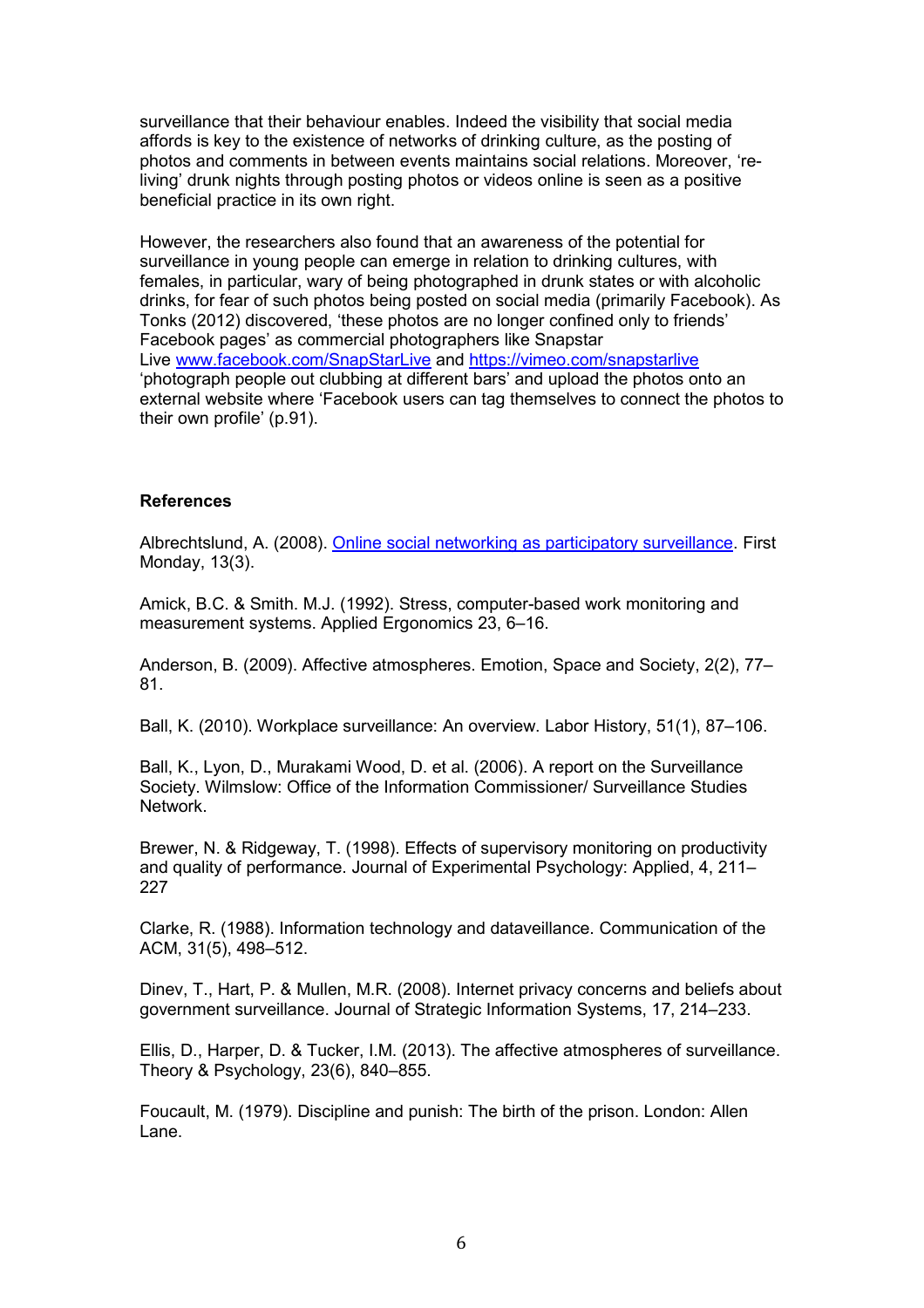Gerrard, G. & Thompson, R. (2011, Winter). Two million cameras in the UK. CCTV Image, Issue 42, pp.10–12.

Greenwald, G. (2014). No place to hide: Edward Snowden, the NSA and the US surveillance state. New York: Metropolitan Books.

Haggerty, K.D. & Ericson, R.V. (2000). The surveillant assemblage, British Journal of Sociology, 51, 605–622.

Harper, D. (2011, May). Paranoia and public responses to cyber-surveillance. Paper presented at Cyber-Surveillance in Everyday Life: An International Workshop, University of Toronto.

Harper, D.J., Ellis, D. & Tucker, I. (2014). Surveillance. In T. Teo (Ed.) Encyclopedia of critical psychology, (pp.1887–1892). New York: Springer.

Joinson, A.N., Paine, C., Buchanan, T. & Reips, U.D. (2006). Watching me, watching you. Journal of Information Science, 32, 334–343.

Koskela, H. (2000). 'The gaze without the eyes': Video-surveillance and the changing nature of urban space. Progress in Human Geography, 24(2), 243–265.

Larson, J.R. & Callahan, C. (1990). Performance monitoring: How it affects work productivity. Journal of Applied Psychology, 75, 530–538.

Levine, R.M. (2000). SIDE and closed circuit television (CCTV): Exploring surveillance in public space. In T. Postmes, R. Spears, M. Lea & S. Reicher (Eds.) SIDE issues centre-stage: Recent developments in studies of de-individuation in groups. Amsterdam: Royal Netherlands Academy of Arts and Sciences.

Lyon, D. (2007). Surveillance studies: An overview. Cambridge: Polity Press.

Lyons, A.C., Goodwin, I., Griffin, C. & McCreanor, T. (2015). Social networking and young adults' drinking practices. Health Psychology, 34(4), 293–302.

Mathiesen, T. (1997). The viewer society: Michel Foucault's 'Panopticon' revisited. Theoretical Criminology, 1(2), 215–233.

O'Donnell, A.T., Jetten, J. & Ryan, M.K. (2010a). Watching over your own. European Journal of Social Psychology, 40(6), 1046–1061.

O'Donnell, A.T., Jetten, J. & Ryan, M.K. (2010b). Who is watching over you? The role of shared identity in perceptions of surveillance. European Journal of Social Psychology, 40(1), 135–147.

O'Donnell, A.T., Ryan, M.K. & Jetten, J. (2013). The hidden costs of surveillance for performance and helping behaviour. Group Processes & Intergroup Relations, 16(2), 246–256.

Reicher, S.D. & Haslam, A. (2002). Social psychology science and surveillance: Understanding The Experiment. Social Psychology, 5, 7–17.